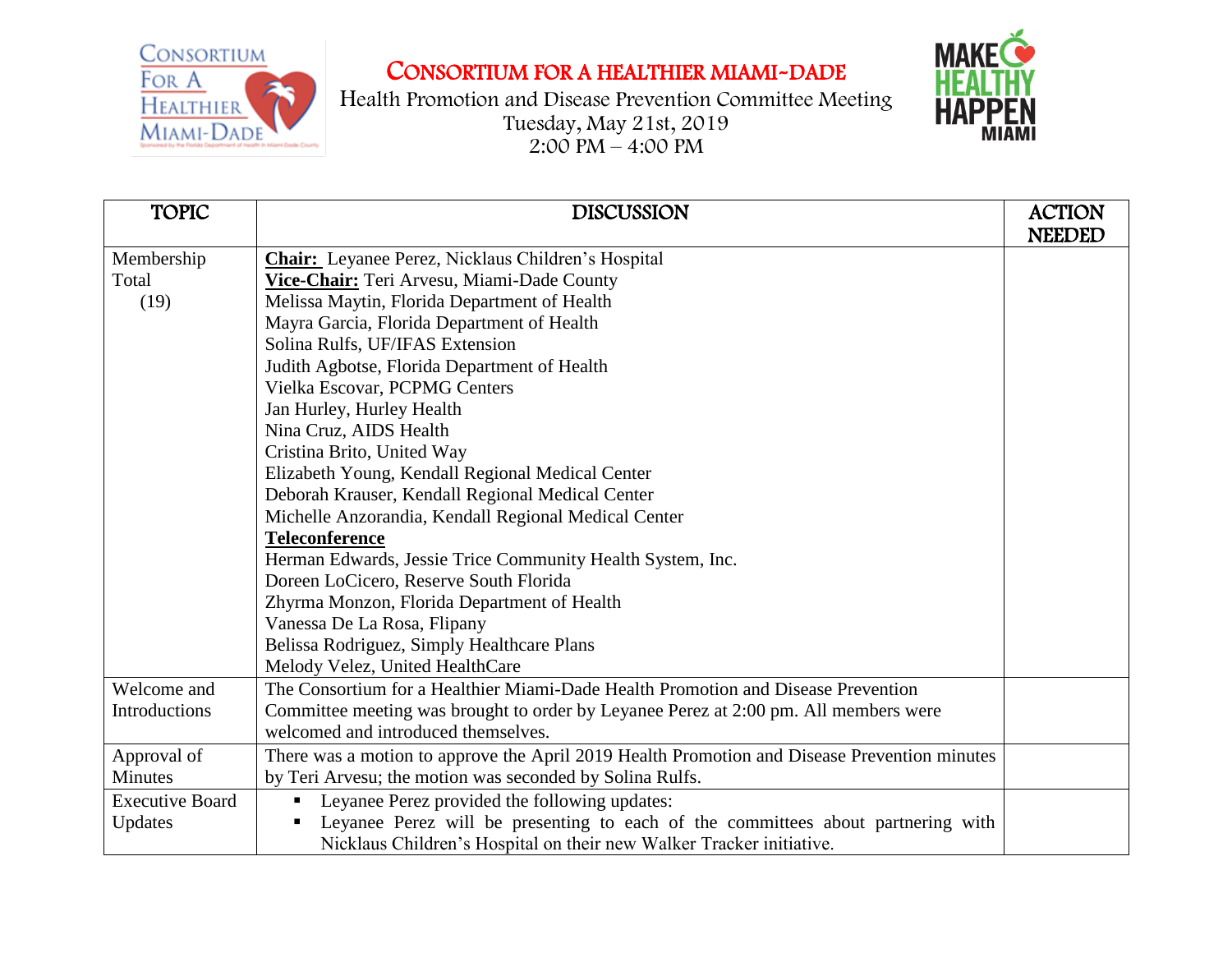CONSORTIUM FOR A HEALTHIER MIAMI-DADE



Health Promotion and Disease Prevention Committee Meeting Tuesday, May 21st, 2019 2:00 PM – 4:00 PM



|                          | The Executive Board discussed the Worksite Wellness Awards which happened in May.<br>The Executive Board continues to discuss the possibility of joining both the Consortium<br>Annual Event and Worksite Wellness Awards in the future.<br>The Executive Board will be visiting partner sites. They have already visited Nicklaus<br>Children's Hospital.<br>The Executive Board also conducted a SWOT analysis for the Consortium.                                                                                                                                                                                                                                                                                                                                                                                                                                                                                                                                                                                                                                                                                                                                        |  |
|--------------------------|-----------------------------------------------------------------------------------------------------------------------------------------------------------------------------------------------------------------------------------------------------------------------------------------------------------------------------------------------------------------------------------------------------------------------------------------------------------------------------------------------------------------------------------------------------------------------------------------------------------------------------------------------------------------------------------------------------------------------------------------------------------------------------------------------------------------------------------------------------------------------------------------------------------------------------------------------------------------------------------------------------------------------------------------------------------------------------------------------------------------------------------------------------------------------------|--|
| Presentation             | "Stop the Bleed" training by Kendall Regional Medical Center                                                                                                                                                                                                                                                                                                                                                                                                                                                                                                                                                                                                                                                                                                                                                                                                                                                                                                                                                                                                                                                                                                                |  |
| Previous Action<br>Items | The committee confirmed the details of the June committee meeting which will be held at<br>a different location:<br>- The June 18 <sup>th</sup> , 2019 meeting will be hosted at Jessie Trice Community Health<br>System at: 5607 NW 27 <sup>th</sup> Ave. Miami, Fl 33142 from 2:00-4:00pm.<br>Parking is available in the lot across the street from the building.                                                                                                                                                                                                                                                                                                                                                                                                                                                                                                                                                                                                                                                                                                                                                                                                        |  |
| Work Plan                | • The committee identified an initiative where HPDP can engage in to address chronic                                                                                                                                                                                                                                                                                                                                                                                                                                                                                                                                                                                                                                                                                                                                                                                                                                                                                                                                                                                                                                                                                        |  |
| Discussion               | disease rates in Miami-Dade County.<br>o The committee agreed to hosting a Forum/Resource Fair which is to be open to all<br>other Consortium committees that would like to participate.<br>The chairs of the committee visited the Shrine Our Lady of Charity (Ermita de la<br>$\circ$<br>Caridad) which is the potential location for the event.<br>The event space can hold from 17-20 tables. Presentations will be held in the<br>$\circ$<br>center of the room or on the second floor.<br>The proposed date for the event is Saturday, September 14 <sup>th</sup> from 10am-2pm.<br>$\circ$ The committee voted to cancel the Tuesday, September 17 <sup>th</sup> monthly meeting in<br>lieu of the Forum/Resource Fair.<br>The committee discussed topics of interests for speakers including: diabetes,<br>$\circ$<br>Alzheimer's, & nutrition. Speakers will have to be bilingual.<br>The committee discussed various names for the event and agreed that a bi-lingual<br>$\circ$<br>title would be best.<br>Next steps: Teri Arvesu (co-chair) will speak to location coordinators again to<br>$\circ$<br>confirm details about the event space. Updates to come. |  |
|                          |                                                                                                                                                                                                                                                                                                                                                                                                                                                                                                                                                                                                                                                                                                                                                                                                                                                                                                                                                                                                                                                                                                                                                                             |  |